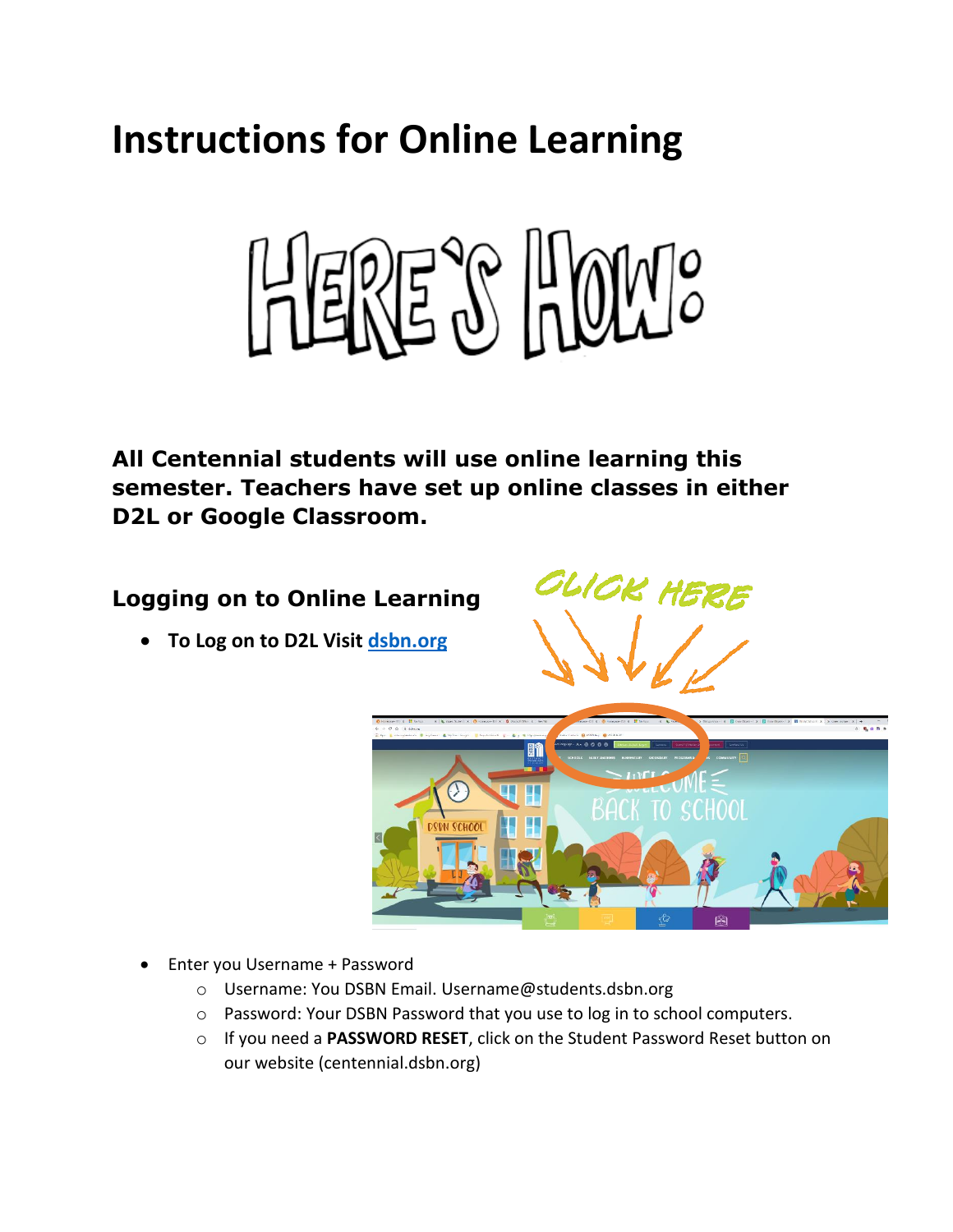

### **Logging on to Online Learning**

- **To Log on to Google Classroom**
- Check out your Student Outlook email for log on information. Teachers have sent a Welcome message for courses being delivered via Google Classroom.
- How to check your Student Outlook email can be found below.



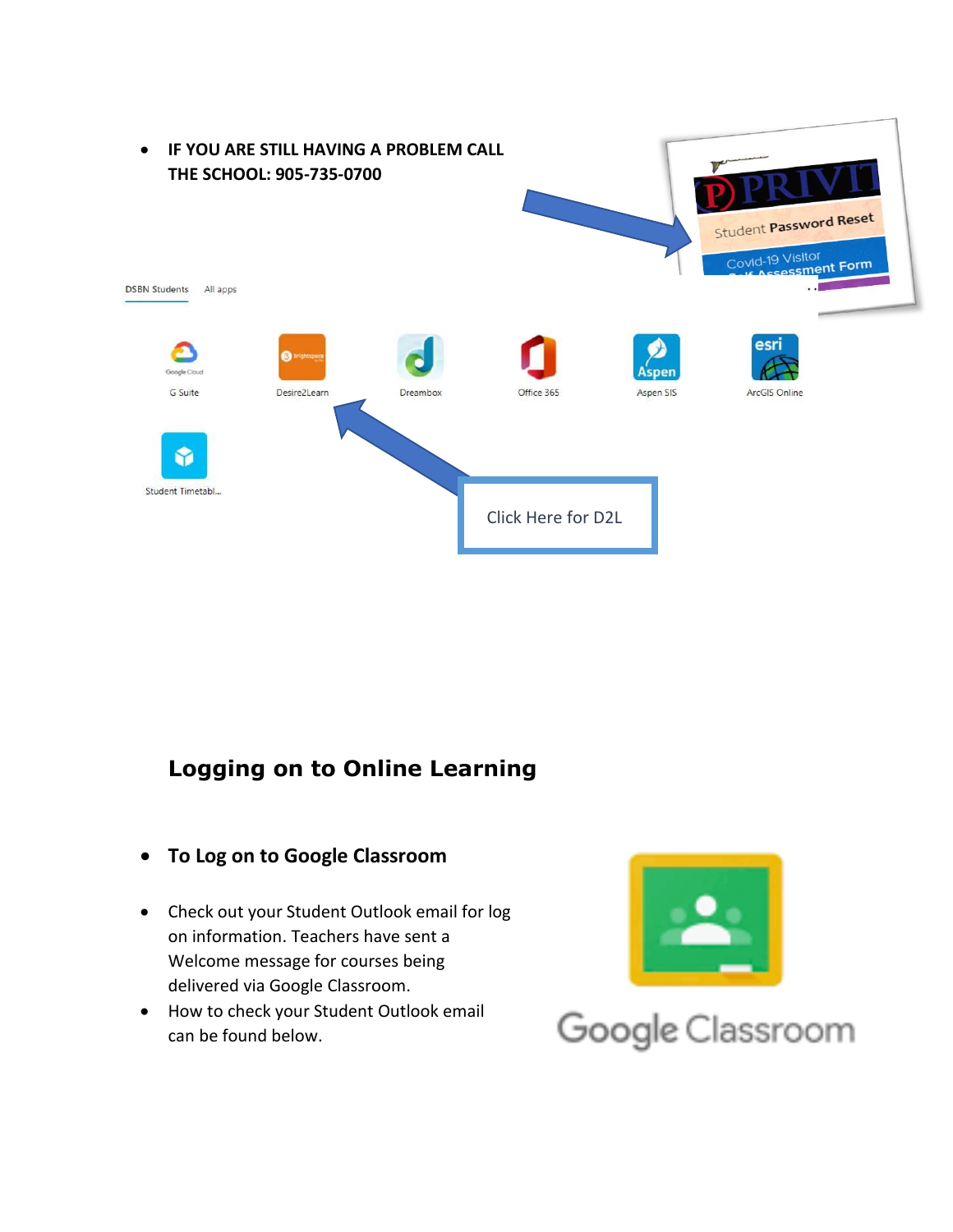# **Accessing your Student Outlook Email**



If your teacher is using Google Classroom, you may find log-in instructions through your DSBN Outlook email account to your class. Here are instructions for accessing Outlook...

- 1. Open a browser (ie. Google Chrome) and type office.dsbn.org
- 2. Log-in with your username and password
- 3. Select Outlook
- 4. Check for an email from your teacher

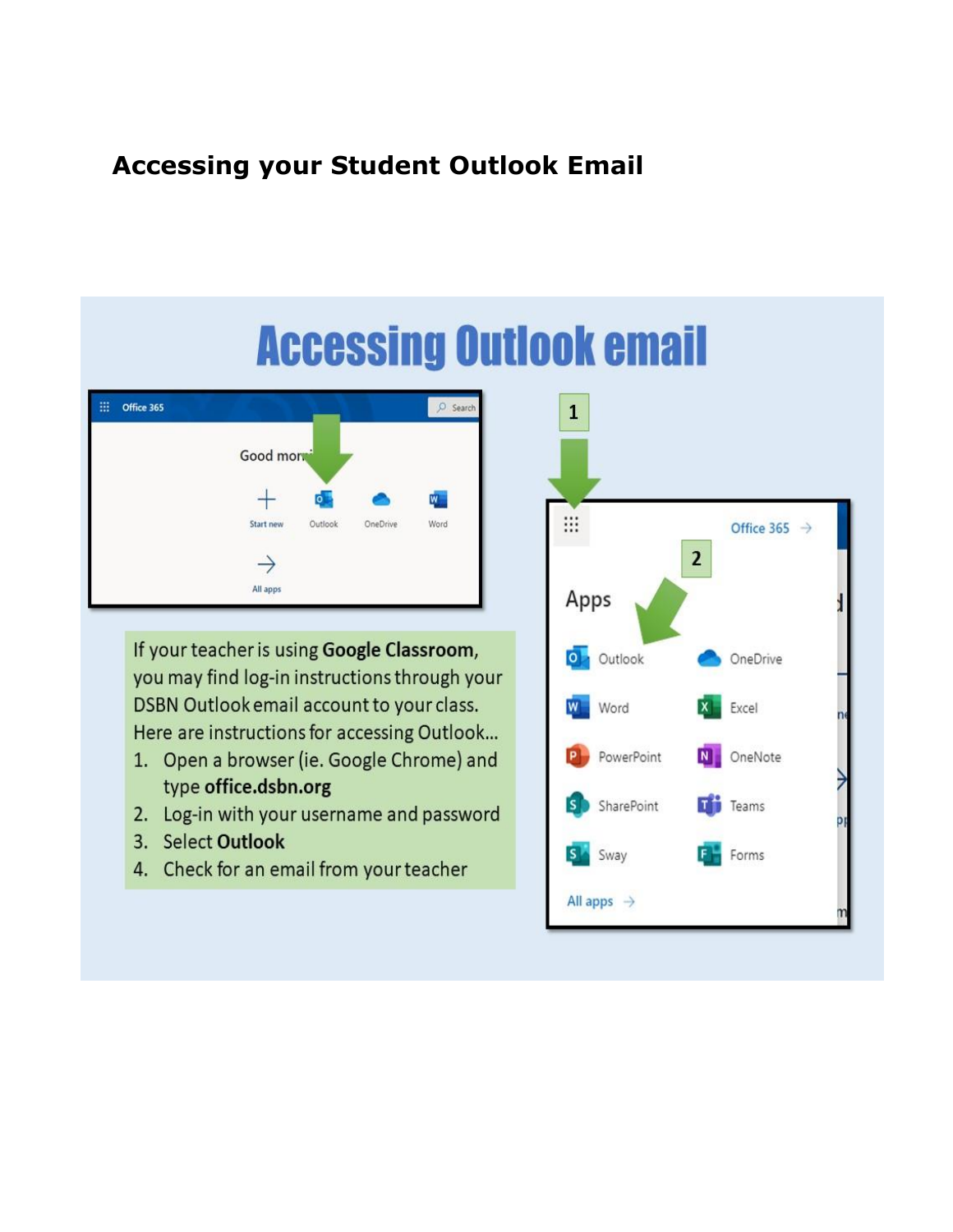# **ONLINE COHORT: FOR OUR FULLY ONLINE LEARNERS**

**Starting Monday, September 21** - Those students who are fully online **must** sign into their D2L grade homeroom each day for announcements and attendance. These homerooms can be found on your D2L homepage. Your classroom teachers will be updating your attendance at the end of the school day to make sure that you are working on the course material.

During the daily office hours set for each grade, a teacher will be online and available to answer any of your questions through live chat. Just click on the image in your "Online Only" d2L course during the office hours for your grade:

#### **Online Office Hours Daily** X:XX am to X:XX am (Click on the image below ONLY

during office hours)



| Grade   | <b>Office Hours</b>   | <b>Teacher</b>       |
|---------|-----------------------|----------------------|
| 9       | 10:00 am - 10:15 am   | <b>Mr. Burattini</b> |
| 10      | $9:15$ am - $9:30$ am | <b>Mme Brennand</b>  |
| 11      | $9:00$ am - $9:15$ am | Ms. Huska            |
| $12 \,$ | 10:00 am - 10:15 am   | Mr. Sardella         |

### **Office Hours for Each Grade**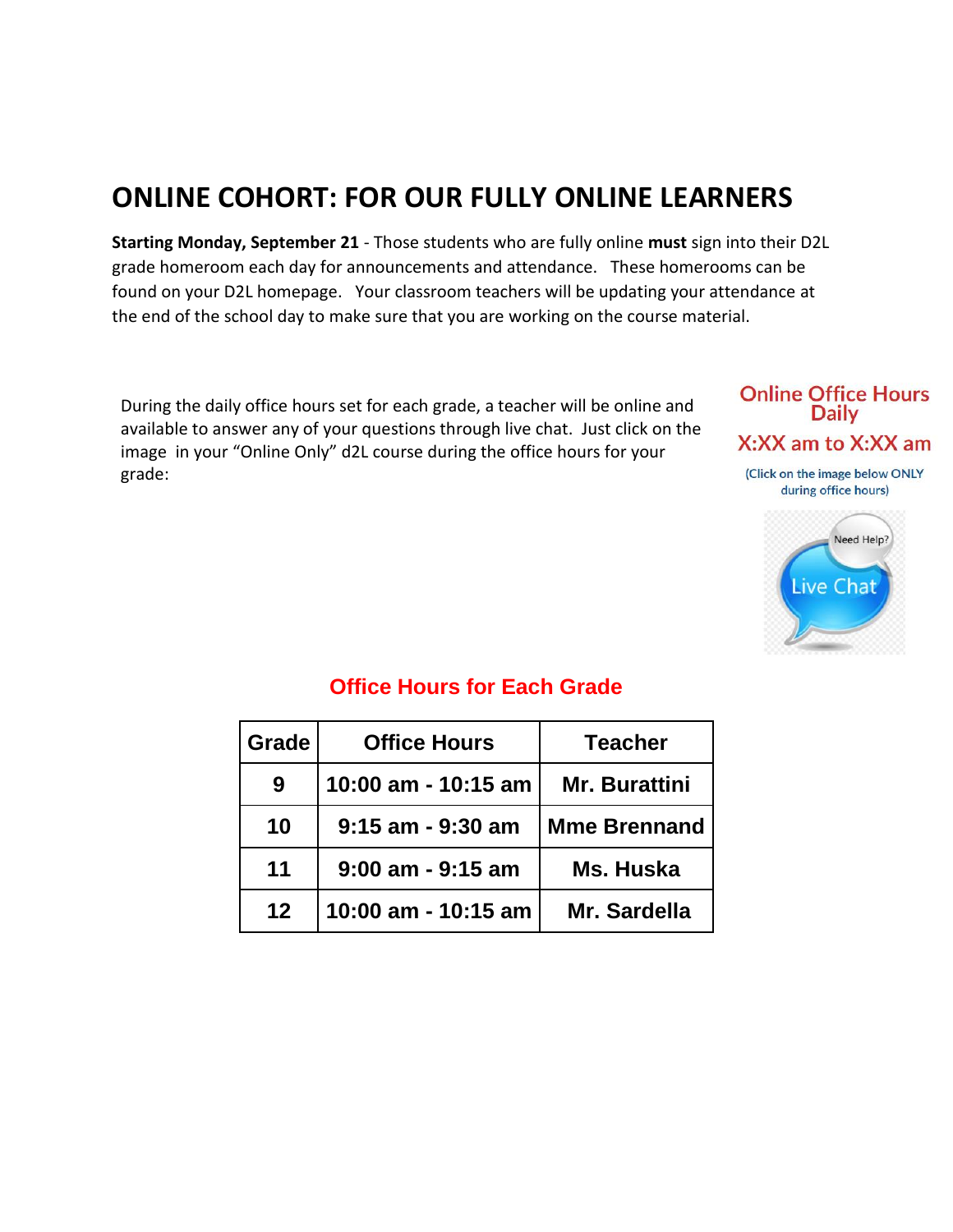## **Sign up for Notifications**

**Click on your name at the top right:**



#### **Register an email or mobile number or both:**

| Contact Methods            |
|----------------------------|
| <b>Email Address</b>       |
| Enable email notifications |
| Mobile Number              |
| Register your mobile       |
|                            |

#### **Be sure to select the following to receive new announcements:**

| Instant Notifications                              | <b>SMS</b> Email |
|----------------------------------------------------|------------------|
| Activity Feed - new comments from others on a post |                  |
| Activity Feed - new posts created by others        |                  |
| Announcements - announcement updated               |                  |
| <b>Announcements - new announcement available</b>  |                  |
| Assignments - assignment feedback released         |                  |